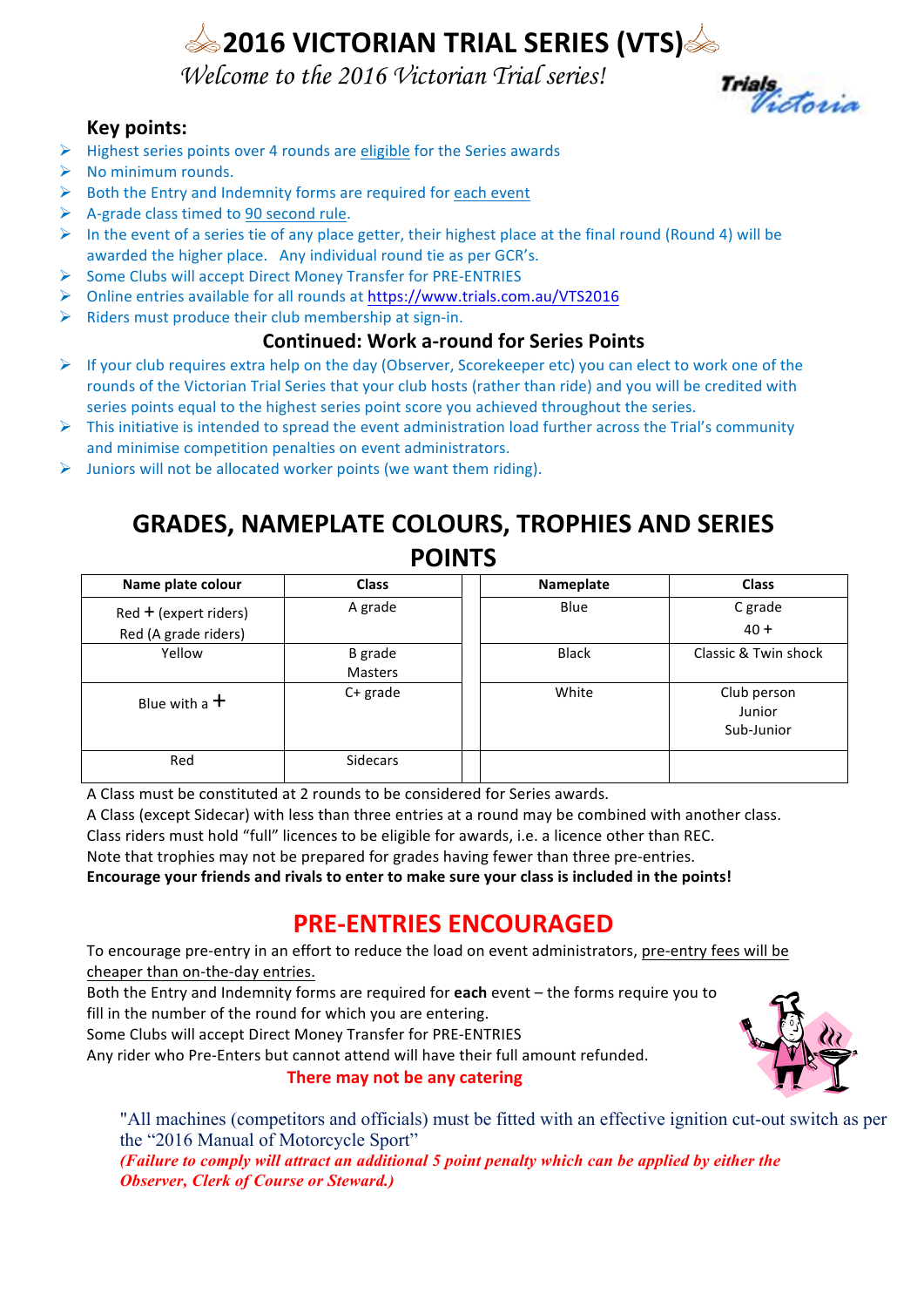# **SUPPLEMENTARY REGULATIONS 2016 VICTORIAN TRIAL SERIES**



**MEETING NAME DATE**<br> **VENUE DATE**<br> **DATE DATE**<br> **VIIdwood DATE DATE DATE DATE** 

Peter Wines

Ryan Nothard

**STEWARD**<br> **CLERK OF COURSE CHIEF SCRUTINEER**<br>
Matt Langtree **CHIEF SCRUTINEER**<br>
Matt Langtree **CHIEF SCRUTINEER** 

Not Applicable

'Trials Secretary' 3/2 Dale Street, Deepdene, 3103 VIC Sun  $30^{th}$  October 2016

**PROMOTER TRACK LICENCE NUMBER**<br> **Oakleigh MCC Not Applicable PERMIT NUMBER**<br> **TBA** 

**TRIALS SECRETARY ADDRESS CONTACT NUMBER/S** Matt Langtree 0408 121 282 Peter Wines 0432 799 525

#### **JURISDICTION**

The abovementioned meetings have been authorised by Motorcycling Victoria (MV) and will be held in accordance with the General Competition Rules (GCRs) of Motorcycling Australia (MA), the by-laws of MV, these Supplementary Regulations and any final instructions issued by the stewards of the meeting.

#### BY ENTERING THIS MEETING ALL PARTIES AGREE TO COMPLY WITH THESE RULES, REGULATIONS, BY-LAWS AND **INSTRUCTIONS.**

| CLASSES:                | A (Red & Red with a plus), B grade (Yellow), Masters (Yellow), Sidecars (Yellow) C+ (Blue with a plus),       |
|-------------------------|---------------------------------------------------------------------------------------------------------------|
| (Nameplate Colour)      | C grade (Blue), 40+ (Blue), Club-person (White), Junior (White), Sub-junior (White)*,                         |
|                         | Classic & Twin-shock (Black)                                                                                  |
|                         | *Approximately half of the sections will be selected as accessible to mini-wheeled bikes.                     |
| AWARDS:                 | As per subcommittee ruling. Championship as per the GCRs. Maximum of 3 rounds out of 4 will count             |
|                         | towards series awards. No minimum rounds.                                                                     |
| <b>ENTRIES</b>          | Entries will be accepted forthwith from current MA Senior National (SNA), MA Junior National (JNA)            |
|                         | competition licence and MA Restricted licence holders. Current licence and club membership card must          |
|                         | be produced at sign in. Juniors must produce log books. NO EXCEPTIONS.                                        |
| <b>PRE-ENTRY FEES</b>   | Solo \$50, Sidecar \$75, Juniors \$30, Minders \$15, Family (All must residing at the same address) \$100.    |
|                         | (All entry fees include \$11 per rider MV levy)                                                               |
| PRE-ENTRIES CLOSE:      | Postal Pre-entries close on Last Post, Tuesday 25th October.                                                  |
|                         | Online pre-entries close 11:59pm Friday 28 <sup>th</sup> October                                              |
| On-The-Day ENTRY        | Solo \$60, Sidecar \$85, Juniors \$40, Minders \$25, Family (up to two adults & three children under 18       |
| <b>FEES</b>             | residing at the same address) \$120. (All entry fees include \$11 per rider MV levy)                          |
| <b>ONLINE ENTRIES:</b>  | Can be filled out and paid using our Secure Online Entry Link: https://www.trials.com.au/VTS2016              |
|                         | Payments can be made securely using Credit Card (VISA / MasterCard accepted) or via PayPal.                   |
| <b>SEND POSTAL</b>      | Trial Secretary as above. Only entries received on the official Entry Form will be accepted. Entries must     |
| <b>ENTRIES TO:</b>      | be accompanied by a cheque or money order made payable to the relevant Promoter. No cash by post.             |
|                         | Incorrectly filled out Entry Form may result in entry not being accepted.                                     |
| <b>ADMISSION FEES</b>   | Nil.                                                                                                          |
| <b>MEDICAL SERVICES</b> | Level 2 First Aid or higher will be in attendance for the entirety of the event.                              |
| <b>SIGN IN</b>          | 9:30am                                                                                                        |
| <b>RIDERS BRIEFING</b>  | 10:15am Attendance at the Riders Briefing is compulsory. NO RIDING before Briefing.                           |
| <b>MACHINE</b>          | 9:30am to 10:10am All machines must comply with the 2016 GCRs and these supplementary                         |
| <b>EXAMINATION</b>      | regulations, including correct colour nameplates.                                                             |
| <b>MINIMUM ENTRIES</b>  | 3 entries to constitute a class. Grades may be combined with higher or lower grade if insufficient entries    |
|                         | are received to constitute a class. The club reserves the right to cancel / combine classes at its discretion |
| <b>EVENT STARTS</b>     | 10:30am. 1 point penalty per minute late for book-in after start of event.                                    |
| <b>EVENT CONCLUDES</b>  | 3:30pm. Last lap cards to be handed in within 15 minutes of finish time. 1 point penalty per minute late.     |
| <b>REFUELING</b>        | Fuel containers must comply with 2016 GCR's.                                                                  |
| <b>CAMPING</b>          | Free camping on-site at all Rounds.                                                                           |
| <b>CODE OF CONDUCT</b>  | All competitors, officials and parents are reminded of the Motorcycling Australia By-Law - CODE OF            |
|                         | CONDUCT (as stipulated in the GCRs) which is a guide to appropriate behavior at all motorcycle race           |
|                         | meetings. This CODE OF CONDUCT applies to this meeting and will be enforced.                                  |

# **NO RIDING BEFORE RIDERS BRIEFING**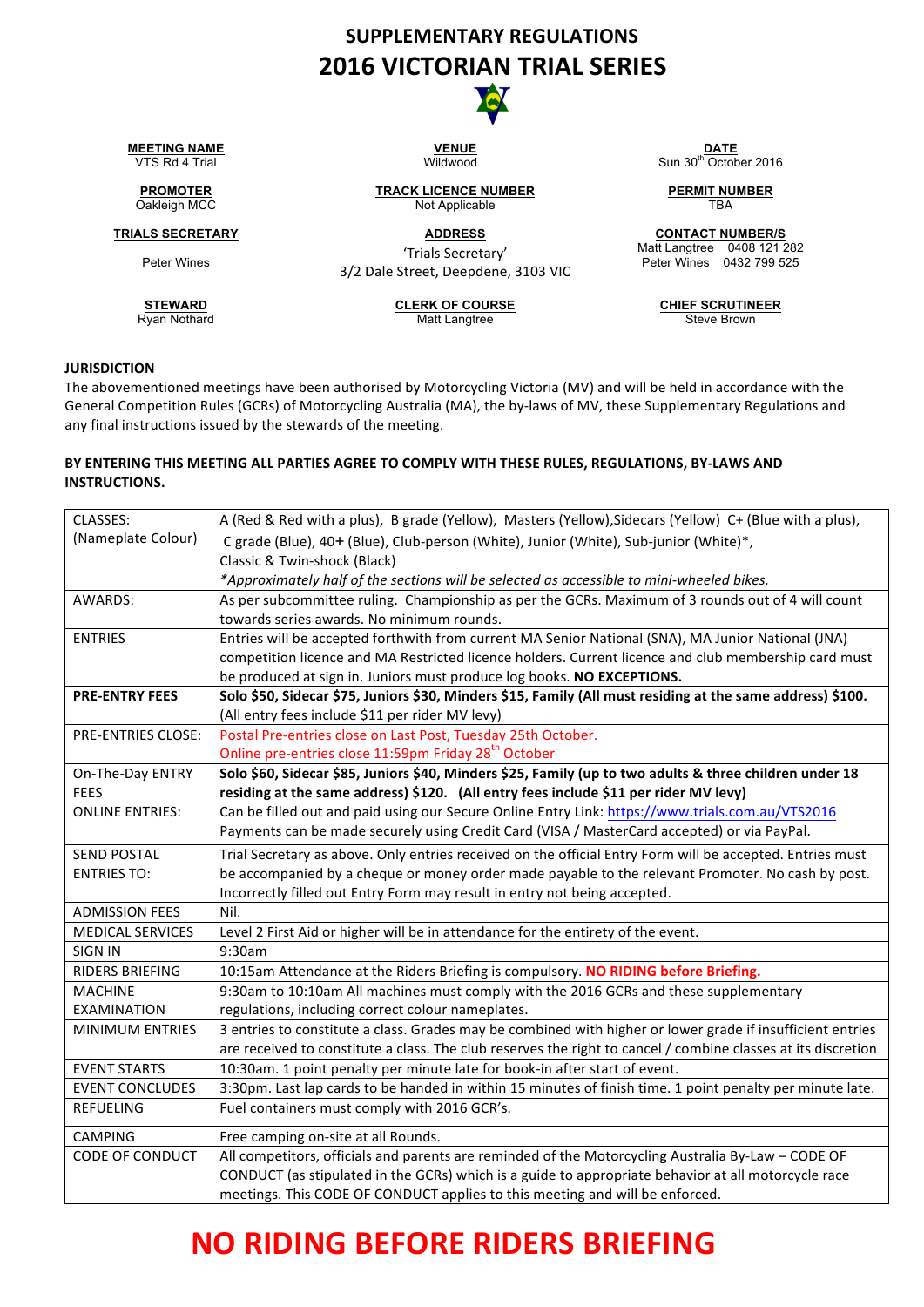#### **DIRECTIONS:**

#### **227 Feehans Road, Wildwood, Victoria. 22 kms from Melbourne Airport. https://www.google.com/maps?q=-37.56475700000001,144.82031499999994**

#### **GENERAL**

- 1. NOISE: All machines must comply with the requirements of the GCR's.
- 2. POINTS SCORE: As per 2016 Manual of Motorcycle Sport.
- 3. RIDING OF MOTORCYCLES: The riding of any competing motorcycles in the pits or car park or camping area is not permitted. No pit bikes or non-competing motorcycles are permitted to be ridden at any time at the venue.
- 4. ABANDONMENT: In the event of the meeting being abandoned due to circumstances beyond the control of the promoters before racing commences, entry fees will be returned, less a fee per entry to cover administration costs. Once the competition has commenced only the stewards of the meeting have the authority to abandon the meeting and their decision shall be final. In such cases the stewards will rule on the results according to the circumstances.
- 5. RESERVATIONS: The Stewards of the meeting reserve the right to alter, postpone or cancel all or part of the events program.
- 6. INSURANCE: National Capital Benefits Scheme provides basic cover for death and permanent disability. Personal Accident and Ambulance Insurance is the responsibility of the individual. IT IS STRONGLY RECOMMENDED THAT COMPETITORS GIVE DUE CONSIDERATION TO TAKING OUT SUCH **INSURANCE COVER.**

# **NO RIDING BEFORE RIDERS BRIEFING**

"All machines (competitors and officials) must be fitted with an effective ignition cut-out switch as per the "2016 Manual of Motorcycle Sport" *(Failure to comply will attract an additional 5 point penalty which can be applied by either the Observer, Clerk of Course or Steward.)*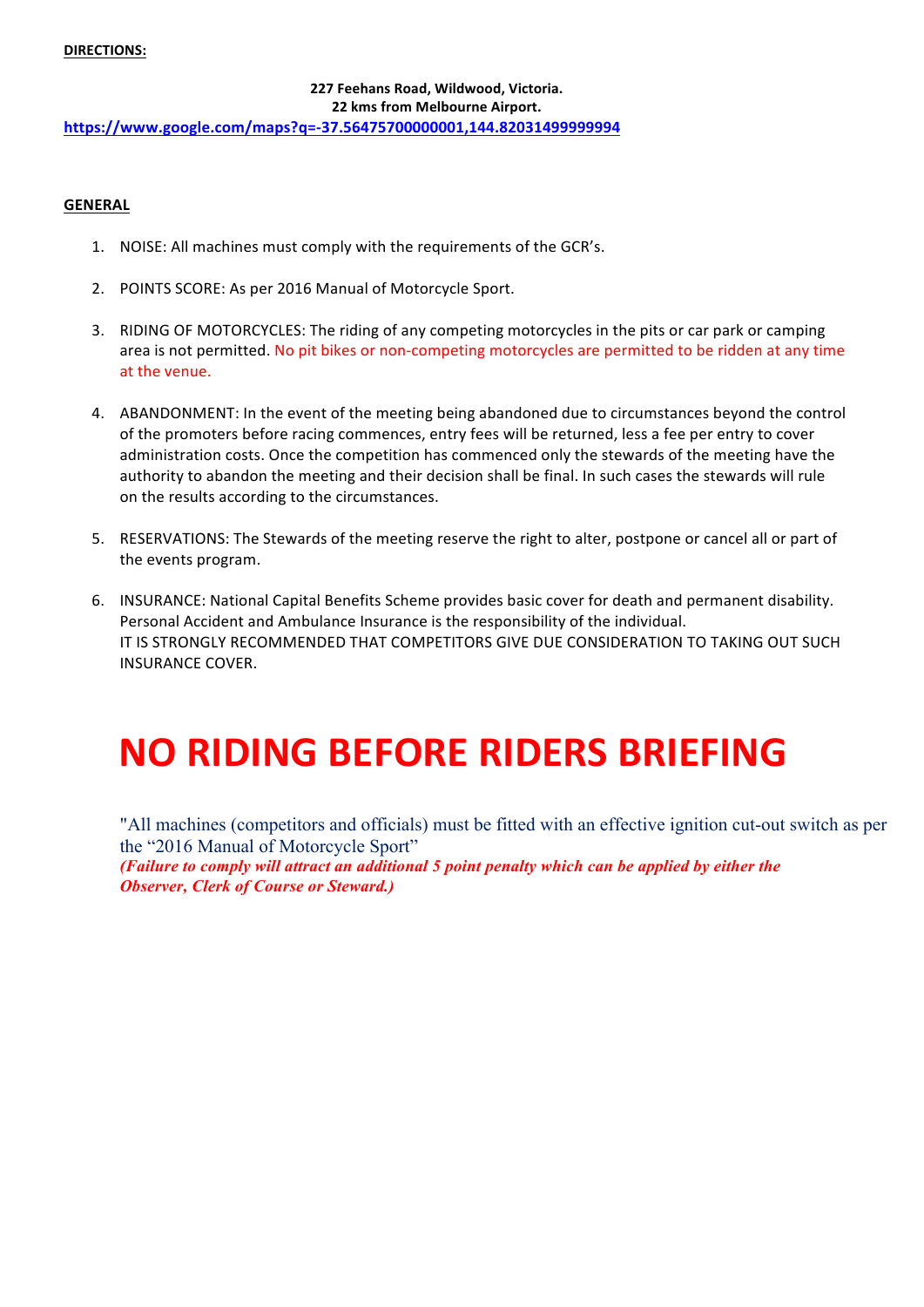## **ENTRY FORM - 2016 VICTORIAN TRIAL, ROUND 4**

**Important:** Both the Entry and Indemnity forms (this page and the next) are required for each round. Fill in the number of the round for which you are entering at the top of this page.

| Postal Pre-Entries close on Last Post Tuesday before the event                         | <b>Pre-Entry</b> | Late Entry | Quantity | Cost |
|----------------------------------------------------------------------------------------|------------------|------------|----------|------|
| Sidecar (Covers both rider and passenger)                                              | \$75             | \$85       |          |      |
| Solo                                                                                   | \$50             | \$60       |          |      |
| Junior / Sub-Junior                                                                    | \$30             | \$40       |          |      |
| <b>Minder</b>                                                                          | \$15             | \$25       |          |      |
| Family (All must residing at the same address)                                         | \$100            | \$110      |          |      |
| Cheques and Money Orders to be made payable to the Oakleigh Motorcycle Club.<br>Total: |                  |            |          |      |

Online entries available at https://trials.com.au/VTS2016

| <b>RIDER A Name:</b>      | Ph:       | Licence Type: COMPETITION / RECREATIONAL |
|---------------------------|-----------|------------------------------------------|
| <b>Address:</b>           | Club:     | Lic #:                                   |
|                           | Postcode: | <b>Expiry Date:</b>                      |
| <b>RIDER A Signature:</b> | Date:     | Grade:                                   |
| Email:                    |           | DOB (over 40's / Junior):                |
|                           |           |                                          |
| <b>RIDER B Name:</b>      | Ph:       | Licence Type: COMPETITION / RECREATIONAL |
| <b>Address:</b>           | Club:     | Lic #:                                   |
|                           | Postcode: | <b>Expiry Date:</b>                      |
| <b>RIDER B Signature:</b> | Date:     | Grade:                                   |
| Email:                    |           | DOB (over 40's / Junior):                |
|                           |           |                                          |
| <b>RIDER C Name:</b>      | Ph:       | Licence Type: COMPETITION / RECREATIONAL |
| <b>Address:</b>           | Club:     | Lic #:                                   |
|                           | Postcode: | <b>Expiry Date:</b>                      |
| <b>RIDER C Signature:</b> | Date:     | Grade:                                   |
| Email:                    |           | DOB (over 40's / Junior):                |
|                           |           |                                          |
| <b>RIDER C Name:</b>      | Ph:       | Licence Type: COMPETITION / RECREATIONAL |
| <b>Address:</b>           | Club:     | Lic #:                                   |
|                           | Postcode: | <b>Expiry Date:</b>                      |
| <b>RIDER D Signature:</b> | Date:     | Grade:                                   |
| Email:                    |           | DOB (over 40's / Junior):                |

If the rider is a minor, the following MUST be signed by a parent or Guardian. I hereby consent to my

Son/daughter/ward....................................................…………………………..... participating in your trial. 

## SIGNATURE OF PARENT/GUARDIAN.............…………..............Date....................

PARTICIPANT DECLARATION

**CONTRACT TO PARTICIPATE IN ROUND 4 OF THE 2016 VICTORIAN TRIAL RIDER SERIES**<br>WARNING! THIS IS AN IMPORTANT DOCUMENT WHICH AFFECTS YOUR LEGAL RIGHTS AND OBLIGATIONS, PLEASE READ IT CAREFULLY AND DO NOT SIGN IT UNLESS YOU A

|       | Name:        |
|-------|--------------|
| Name: | <b>Name:</b> |

HEREBY AGREE with Motorcycling Australia Limited ("MA") that I am by this agreement entitled to participate in the motorcycle activity/meeting listed in Schedule 2 (hereinafter called "the Meeting" or the "Event") at the venue listed at Schedule 3 (hereinafter called "the Venue") on the terms and conditions set out in this document.